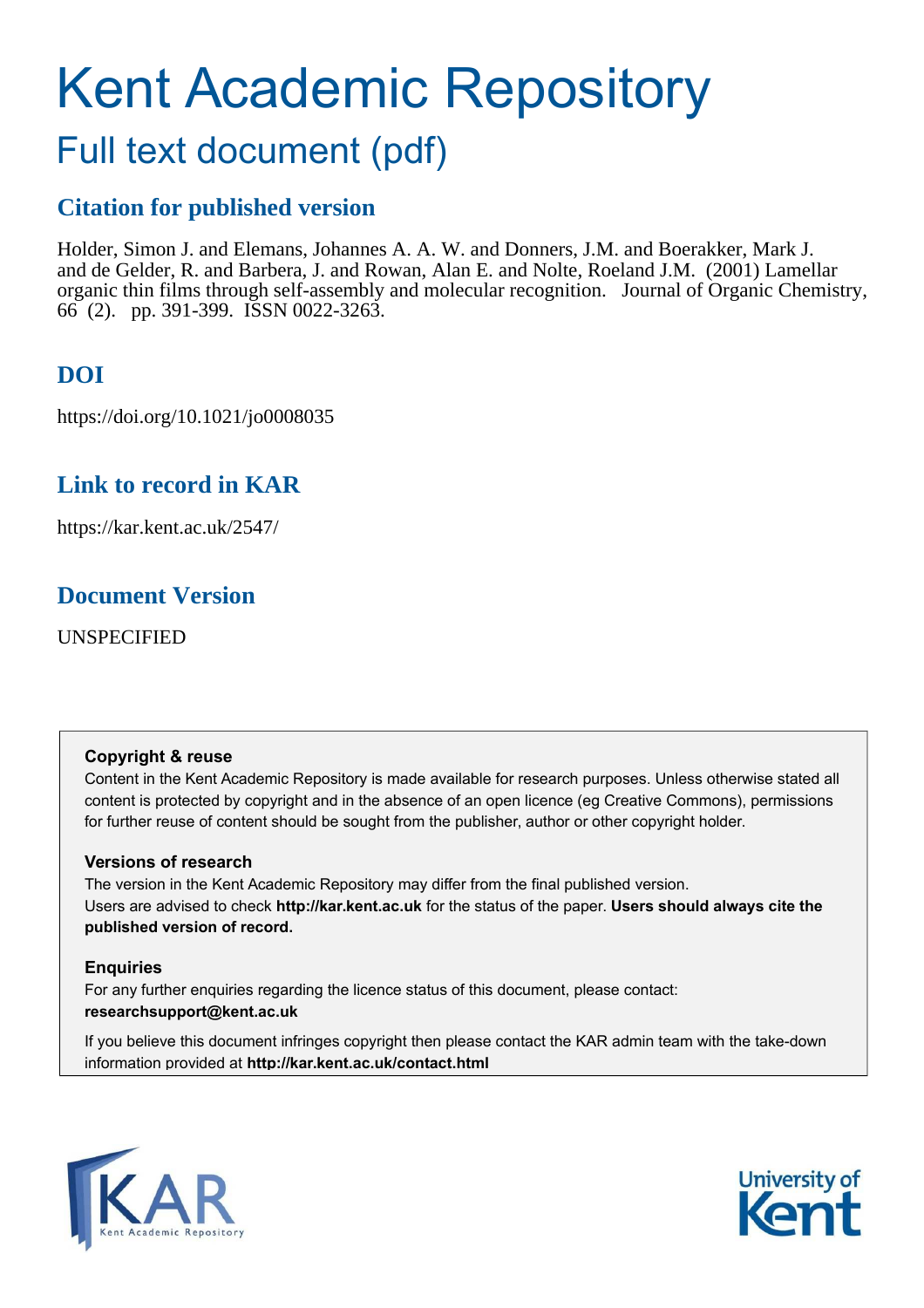## **Lamellar Organic Thin Films through Self-Assembly and Molecular Recognition**

Simon J. Holder,\*,†,‡ Johannes A. A. W. Elemans,† Jack J. J. M. Donners,† Mark J. Boerakker,<sup>†</sup> René de Gelder,<sup>§</sup> Joaquín Barberá,<sup>||</sup> Alan E. Rowan,<sup>†</sup> and Roeland J. M. Nolte\*,†

*Department of Organic Chemistry, NSR Center, University of Nijmegen, Toernooiveld, 6525 ED Nijmegen, The Netherlands, Centre for Materials Research, University of Kent, Canterbury, Kent, UK CT2 7NR, United Kingdom, Department of Inorganic Chemistry, NSR Center, University of Nijmegen, and Quı*´*mica Orga*´*nica, Facultad de Ciencias-ICMA, Universidad de Zaragoza-CSIC, E-50009 Zaragoza, Spain*

*nolte@sci.kun.nl*

*Received May 24, 2000*

Molecular clips possessing U-shaped cavities have been functionalized on their convex side with long aliphatic tails. These molecules form dimers which self-assemble into malleable lamellar thin films. Upon addition of a guest (methyl 3,5-dihydroxybenzoate), a 1:1 host-guest complex is formed, which prohibits clip dimerization. As a result, the lamellar structure of the material is lost. Complexation of 3,5-dihydroxybenzoic acid in the clip results in host-guest complexes which dimerize by hydrogen bonding interactions between the carboxylic acid functions of the bound guests. This dimerization restores the lamellar type architecture of the material.

#### **Introduction**

The design and construction of synthetic materials with a precise 2D or 3D architecture is an area of great interest. Several routes toward such materials can be followed, the most recent ones make use of molecular recognition processes.1,2 The rational design of organized molecular materials is also a fundamental problem in crystal engineering.3,4 In theory, since most organic compounds are crystalline, the identification of factors leading to different crystal structures would allow for the generation of a vast range of organic materials. In practice, however, the molecular interactions that generate certain crystal structures are multitudinous and the interpretation of the factors responsible for solid-state self-assembly is very difficult.<sup>3,5</sup> The rational design of materials becomes even more complicated when two or more distinct molecules are desired in a given solid-state structure.<sup>6</sup> In many cases, this is an elusive process

involving accommodation of small guest molecules into a porous crystalline host through rather unselective interactions.<sup>7</sup> It is therefore of particular interest to design and develop materials in which the different constituting building blocks are oriented in the crystal by making use of well-defined and directed intermolecular interactions, e.g., hydrogen bonds and  $\pi-\pi$  stacking. Excellent examples of such predesigned solid materials are Aoyama's stacked columns<sup>8</sup> and Wuest's networks,<sup>9</sup> which both contain small cavities with directed functional groups in which guest molecules can be complexed. Other well-defined cavity-containing crystals are those formed by Ghadiri's cyclic peptides,<sup>10</sup> whereas Gin has constructed polymerizable liquid-crystalline nanocomposites containing compartments that can accommodate metal complexes. In the latter example the enclosed metal complexes exhibited unique physical properties different to those of the complexes in the bulk or in solution.<sup>11</sup> In addition to these open-framework materials, many lamellar or layered solids are known which possess a spatial ordering of the molecular components in two dimensions.7,12 It is of great interest to design similar materials

<sup>†</sup> Department of Organic Chemistry, NSR Center, University of Nijmegen. ‡ Centre for Materials Research, University of Kent.

<sup>§</sup> Department of Inorganic Chemistry, NSR Center, University of Nijmegen. Química Orgánica, Facultad de Ciencias-ICMA, Universidad de

Zaragoza. (1) Lehn, J.-M. *Supramolecular Chemistry* - *Concepts and Perspec-*

*tives*; VCH: Weinheim, 1995, Chapter 9 and references therein.

<sup>(2) (</sup>a) Whitesides, G. M.; Mathias, J. P.; Seto, C. T. *Science* **1991**, *254*, 1312. (b) Martin, C. R. *Chem. Mater.* **1996**, *8*, 1739. (c) Stupp, S. I.; Braun, P. V. *Science* **1997**, *277*, 1225.

<sup>(3)</sup> Desiraju, G. R. *Crystal Engineering: The Design of Organic Solids*; Elsevier: Amsterdam, 1989.

<sup>(4)</sup> Reviews: (a) Gavezotti, A. *Acc. Chem. Res.* **1994**, *27*, 309. Russell, V. A.; Ward, M. D. Chem. Mater. 1996, 8, 1654. (b) Desiraju, G. R. Chem. Commun. 1997, 1475. (c) Ashton, P. R.; Fyfe, M. C. T.; Hickingbottom, S. K.; Menzer, S.; Stoddart, J. F.; White, A. J. P.;

Williams, D. J. *Chem. Eur. J.* **1998**, *4*, 577. (5) (a) Lehn, J.-M. *Angew. Chem., Int. Ed. Engl.* **1990**, *29*, 1304. (b) Garcia-Tellado, F.; Geib, S. J.; Goswami, S.; Hamilton, A. D. *J. Am. Chem. Soc.* **1991**, *113*, 9265. (c) Mathias, J. P.; Stoddart, J. F. *Chem. Soc. Rev.* **1992**, *21*, 215. (d) Aakeröy, C. B.; Hughes, D. P.; Niewenhuyzen, M. *J. Am. Chem. Soc.* **1996**, *118*, 10134.

<sup>(6)</sup> Bishop, R. *Chem. Soc. Rev.* **1996**, *25*, 311.

<sup>(7)</sup> Mallouk, T. E.; Gavin, J. A. *Acc. Chem. Res.* **1998**, *31*, 209. (8) (a) Endo, K.; Sawaki, T.; Koyanagi, M.; Kobayashi, K.; Masuda,

H.; Aoyama, Y. *J. Am. Chem. Soc.* **1995**, *117*, 8341. (b) Aoyama, Y.;<br>Endo, K.; Anzai, T.; Yamaguchi, Y.; Sawaki, T.; Kanehisa, N.; Hash-<br>imoto, H.; Kai, Y.; Masuda, H. *J. Am. Chem. Soc.* **1996**, *118*, 5562, (c) Dewa, T.; Endo, K. Aoyama, Y. *J. Am. Chem. Soc.* **1998**, *120*, 8933.

<sup>(9)</sup> Brunet, P.; Simard, M.; Wuest, J. D. *J. Am. Chem. Soc.* **1997**, *119*, 2737.

<sup>(10) (</sup>a) Ghadiri, M. R.; Granja, J. R.; Milligan, R. A.; McRee, D. E.; Khazanovich, N. *Nature* **1993**, *366*, 324. (b) Kim, H. S.; Hartgerink, J. D.; Ghadiri, M. R. *J. Am. Chem. Soc.* **1998**, *120*, 4417. (c) Vollmer, M. S.; Clark, T. D.; Steinem, C.; Ghadiri, M. R. *Angew. Chem., Int. Ed.* **1999**, *38*, 1598.

<sup>(11) (</sup>a) Smith, R. C.; Hu, S.; Juang, E.; Gin, D. L. *J. Am. Chem. Soc.* **1997**, *119*, 4092. (b) Gray, D. H.; Gin, D. L. *Chem. Mater.* **1998**, *10*, 1827. (c) Deng, H.; Smith, R. C.; Gin, D. L. *J. Am. Chem. Soc.* **1998**, 3522. (d) Miller, S. A.; Kim, E.; Gray, D. H.; Gin, D. L. *Angew. Chem., Int. Ed.* **1999**, *38*, 3022.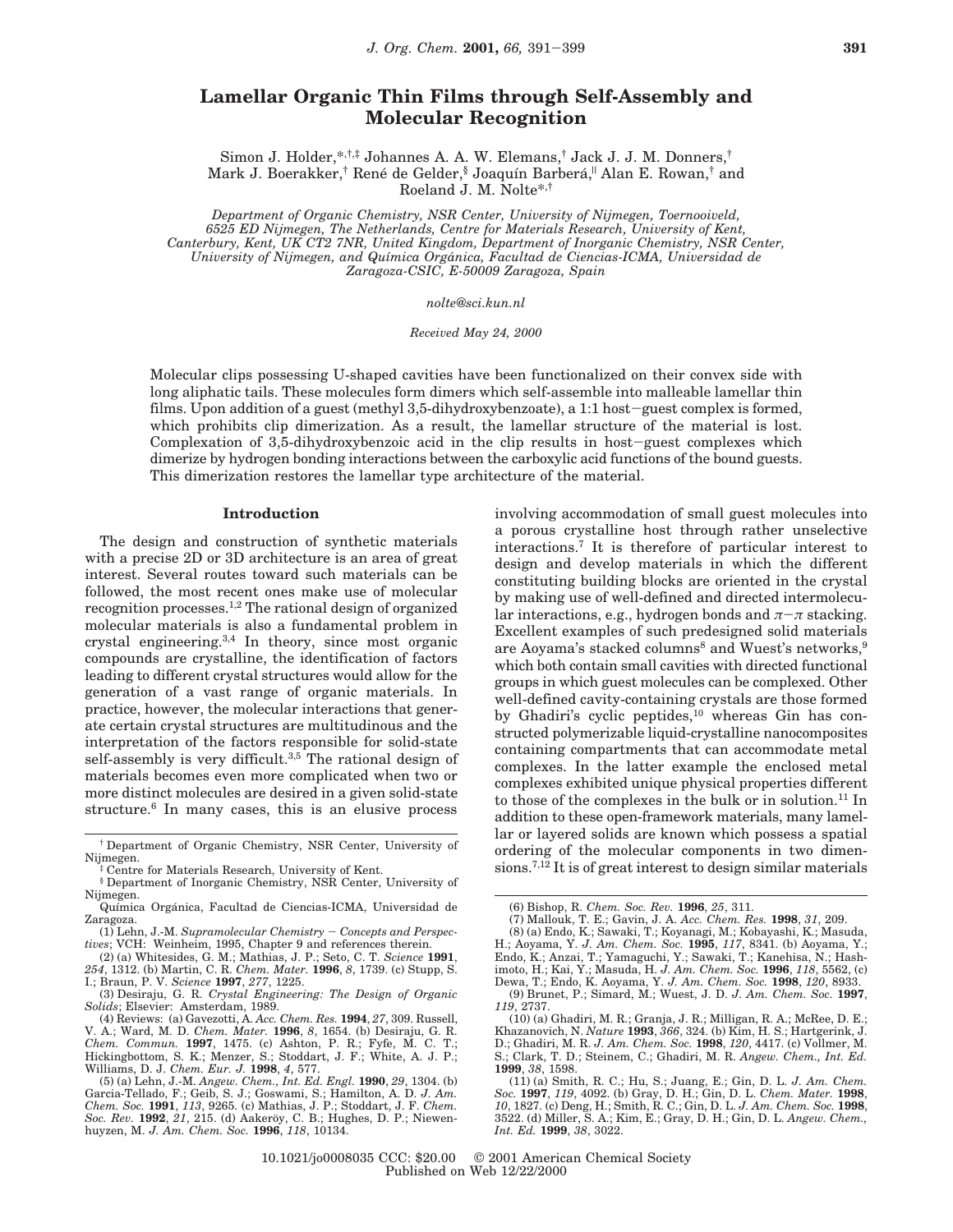

in which guest molecules can be incorporated at discrete positions in the layers. A wide array of potential applications for such lamellar host-guest materials can be envisaged, e.g., in photovoltaic or condensator-like devices.

This paper describes our initial efforts toward the construction of host-guest materials, by the lamellar self-assembly of host molecules which can recognize small guests by hydrogen bonding and  $\pi-\pi$  stacking interactions. Over the past decade we have been studying a class of host compounds commonly referred to as "molecular clips".<sup>13</sup> These molecules of type **1** (Chart 1) possess a rigid, U-shaped cavity in which 1,3-dihydroxybenzene guests can be selectively bound in a 1:1 host-guest ratio (Figure 1a).<sup>14</sup> It is only recently that a further aspect of these molecules revealed itself: they can form dimers in organic solution and in the solid state, in which the cavity of one molecule is filled by the side-wall of its dimeric partner and vice-versa (Figure 1b). In aqueous solution, water-soluble clip molecules can assemble in this way to form well-defined nano-arrays.<sup>15</sup>

Stimulated by this dimeric self-association phenomenon we decided to derivatize molecular clips at their convex side with long aliphatic tails, the concept being that these molecules could dimerize to form smectic liquid-crystals, due to the resemblance of such a dimer to a rodlike mesogen (Figure 1c). In analogy to many crystal structures of clip molecules, it was expected that these dimers would further organize themselves as a result of  $\pi-\pi$  interactions between the clip headgroups and thus form lamellar arrays. By the binding of 1,3 dihydroxybenzene guest molecules into the clips, it was



 $(c)$ 

**Figure 1.** (a) Structure of the complex between molecular clip **1** and a 1,3-dihydroxybenzene guest. (b) Dimeric structure formed by two molecules of **1**. (c) Computer-modeled picture of a dimer of two clips with long aliphatic tails (top) and the analogy with the structure of a rodlike mesogen (bottom).

hoped that they would be included in the material and hence alter its properties. In this paper, we report on the synthesis and materials properties of these new clip molecules and their host-guest complexes in some detail.<sup>16</sup>

#### **Results and Discussion**

**Synthesis.** Starting from dicarboxylic acid derivative **3**, <sup>17</sup> clip molecules **4** and **5** were prepared in yields of 73 and 82%, respectively, by esterification with the appropriate 1-bromoalkane in DMF, using  $K_2CO_3$  as a base (Chart 1). Both **4** and **5** were fully characterized by FTIR, <sup>1</sup>H and <sup>13</sup>C NMR, electrospray mass spectroscopy, and elemental analysis.

**Thermal Behavior of Clips 4 and 5.** Analysis of a sample of **4** with polarizing microscopy (PM) showed that a birefringent texture evolved upon cooling from the isotropic melt. Two different textures were observed: a highly colored, polychromatic one with no clearly defined pattern, although a spherulitic texture was often visible, and a platelet/mosaic texture<sup>18</sup> reminiscent of a smectic

<sup>(12) (</sup>a) Lee, K. M.; Lee, C. K.; Lin, I. J. B. *Angew. Chem., Int. Ed. Engl*. **1997**, *36*, 1850. (b) Sharma, C. V. K.; Bauer, C. B.; Rogers, R. D.; Zaworotko, M. J. *Chem. Commun.* **1997**, 1559.

<sup>(13)</sup> Review: Rowan, A. E.; Elemans, J. A. A. W.; Nolte, R. J. M. *Acc. Chem. Res.* **1999**, *32*, 995.

<sup>(14)</sup> Reek, J. N. H.; Priem, A. H.; Engelkamp, H.; Rowan, A. E.; Elemans, J. A. A. W.; Nolte, R. J. M. *J. Am. Chem. Soc.* **1997**, *119*, 9956.

<sup>(15) (</sup>a) Reek, J. N. H.; Kros, A.; Nolte, R. J. M. *Chem. Commun.* **1996**, 245. (b) Elemans, J. A. A. W.; de Gelder, R.; Rowan, A. E.; Nolte, R. J. M. *Chem. Commun.* **1998**, 1553.

<sup>(16)</sup> Part of this work has been published as a preliminary communication: Holder, S. J.; Elemans, J. A. A. W.; Barberá, J.; Nolte, R. J. M. *Chem. Commun.* **2000**, 355.

<sup>(17)</sup> Elemans, J. A. A. W.; Slangen, R. R. J.; Rowan, A. E.; Nolte, R. J. M. Manuscript in preparation.

<sup>(18)</sup> The platelet texture was predominantly observed when the film was thinner. Strong evidence that both textures result from the same crystal structure comes from the fact that their melting and crystallization temperatures are the same. Further evidence is that the polychromatic texture often merges with the platelet texture in the same sample, particularly at the sample edges where the sample is thinner.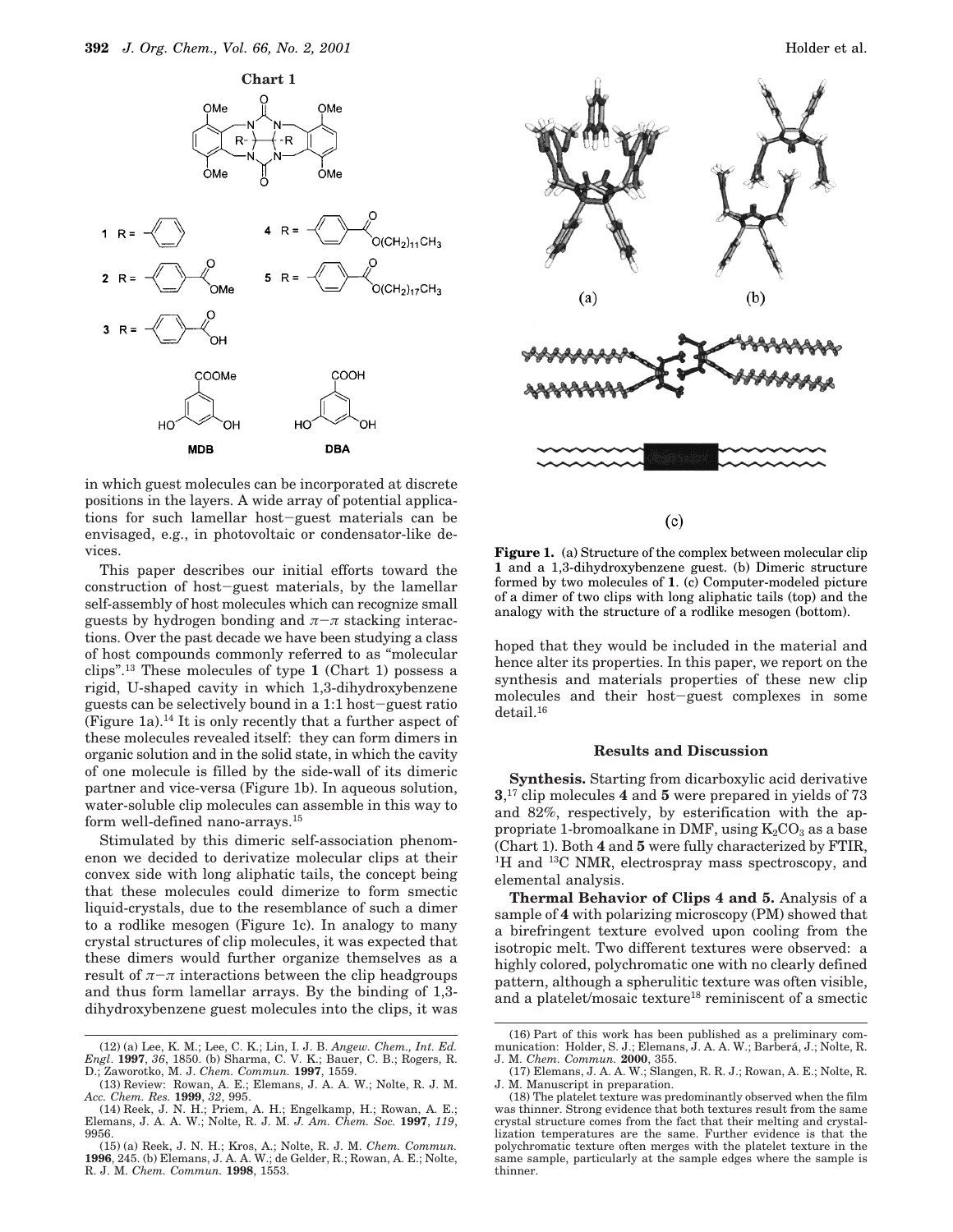

**Figure 2.** (a) DSC thermogram of **4.** (b) DSC thermogram of **5**.

**Table 1. Phase Transition Temperatures and Enthalpies of Clips 4 and 5 and Their 1:1 Complexes with MDB and DBA Guests As Observed by DSC**

| clip or complex | transition <sup><math>a</math></sup> | $T({}^{\circ}C)^b$ | $\Delta H$ (kJ mol <sup>-1)b</sup> |
|-----------------|--------------------------------------|--------------------|------------------------------------|
| 4               | $K \rightarrow K^1$                  | 137.6 (122.6)      | $3.0(-2.9)$                        |
|                 | $K^1 \rightarrow \text{I}$           | 206.0 (191.4)      | $25.3(-23.6)$                      |
| 5               | $K \rightarrow K^1$                  | $36.1(-)^c$        | $5.2(-)^c$                         |
|                 | $K^1 \rightarrow K^2$                | 79.6(73.7)         | $10.4(-10.0)$                      |
|                 | $K^2 \rightarrow K^3$                | 89.7 (83.9)        |                                    |
|                 | $K^3 \rightarrow I$                  | 195.4 (185.6)      | $21.3(-15.2)$                      |
| 4:MDB           | $K \rightarrow I$                    | 130.2 (67.6)       | $32.1(-8.5)$                       |
| 5:MDB           | $K \rightarrow I$                    | 107.3(53.2)        | $19.4(-16.7)$                      |
| 5:DBA           | $K \rightarrow I$                    | 170.1 (137.2)      | $32.4(-28.8)$                      |
|                 |                                      |                    |                                    |

 $a K$ ,  $K^1$ ,  $K^2$ ,  $K^3$  = crystalline phases; I = isotropic phase. *b* Values obtained from the second heating run; in parentheses the values obtained from the first cooling run. *<sup>c</sup>* No phase transition was observed.

liquid-crystalline mesophase.<sup>19</sup> Upon cooling, between 191 and 122 °C liquid crystalline-like behavior was observed in the sense that the birefringence was maintained, and in addition the material was malleable and sheerable when pressure was applied. Prolonged or increased pressure often was found to lead to a certain degree of flow, and small crystallites surrounded by thin layers of isotropic fluid were observed, suggesting that localized melting occurred. Below 122 °C, the texture was retained but the material was now completely solid.

Differential scanning calorimetry (DSC) studies (Figure 2a, Table 1) showed a phase transition at 122.6 °C in the cooling run coinciding with the observed solidifica-

| Table 2. d-Spacings Corresponding to Lamellar |
|-----------------------------------------------|
| Thicknesses Observed for Compound 5 and Its   |
| <b>Complexes with MDB and DBA</b>             |

| clip or complex<br>$(1:1 host-guest)$ | $T({}^{\circ}C)$ | lamellar<br>thickness (A) |
|---------------------------------------|------------------|---------------------------|
| 5                                     | $20^a$           | 38.6                      |
|                                       | 20 <sup>b</sup>  | 28.1                      |
|                                       | 130              | 40.9                      |
|                                       | 175              | 41.6                      |
| 5:MDB                                 | 20 <sup>a</sup>  | 37.5                      |
|                                       | $20^b$           | $-c$                      |
| 5:DBA                                 | 20 <sup>a</sup>  | 37.5                      |
|                                       | 20 <sup>b</sup>  | 57.2                      |

*<sup>a</sup>* Freshly prepared sample. *<sup>b</sup>* After recrystallization of the sample from the melt. *<sup>c</sup>* No d spacing observed.

tion of the texture by PM. The (second) heating run revealed the inverse of the cooling behavior, the material becoming malleable again at 137.6 °C up to isotropization at 206 °C. The enthalpy involved with this last transition was, however, far larger than would have been expected for a mesophase to isotropic liquid transition, suggesting that the material is in fact *crystalline* throughout the whole temperature range. This was confirmed by variable temperature X-ray powder diffraction (XRPD) studies, which showed numerous reflections in the middle to high angle regions, indicative of typical three-dimensional crystalline phases. This reflection pattern changed with increasing temperature, indicating a crystal-crystal transition, but no pattern ascribable to a mesophase became evident.

By enlarging the aliphatic tails it was hoped that liquid crystalline behavior would be induced. Upon cooling compound **5**, which has two octadecyl tails, from the melt, two textures were observed by PM which were both very similar to those observed for **4**. Both textures were again malleable over a wide temperature range, viz. from 185 to 84 °C upon cooling and from 90 to 195 °C upon heating. At lower temperatures, the birefringence remained but the material was solid.

The large ∆*H* value observed by DSC corresponding to the isotropic melt transition at 195.4 °C in the heating run (Figure 2b, Table 1) suggested that **5**, like **4**, exhibited no mesogenic behavior. The transition from malleable to solid phase in the cooling run at 84 °C, as observed with PM, coincided with the first of three exotherms in the DSC trace, while the following heating run showed the inverse of the cooling behavior.<sup>20</sup> XRPD studies confirmed the crystalline nature of the material up to isotropization. A change in the reflection pattern also confirmed at least one crystal-crystal transition between 20 and 100 °C. More importantly, however, unlike in the case of **4**, for **5** a set of equally spaced reflections (corresponding to first, second, third etc. order reflections) in the low-angle region of all patterns between room temperature and melting was observed, indicating that **5** possessed a layered structure. The lamella thickness increased from 28.1 Å at 20 °C to 40.9 Å at 130 °C, with a further slight increase to 41.6 Å at 175 °C (Table 2).

**Ordering of the Clips.** The textures observed for **4** and **5** indicate long-range ordering of the molecules in

<sup>(19)</sup> Gray, G. W.; Goodby, J. W. G. *Smectic Liquid Crystals* - *Textures and Structures*; Leonard Hill: Glasgow, 1984.

<sup>(20)</sup> The exotherm observed at 162 °C in the heating run is due to a cold crystallization, caused by incomplete crystallization in the cooling run because of too rapid cooling  $(10 °C min<sup>-1</sup>)$ . No exotherm was visible in the heating run when the sample was cooled at lower rates (1 °C min<sup>-1</sup>) from the isotropic melt.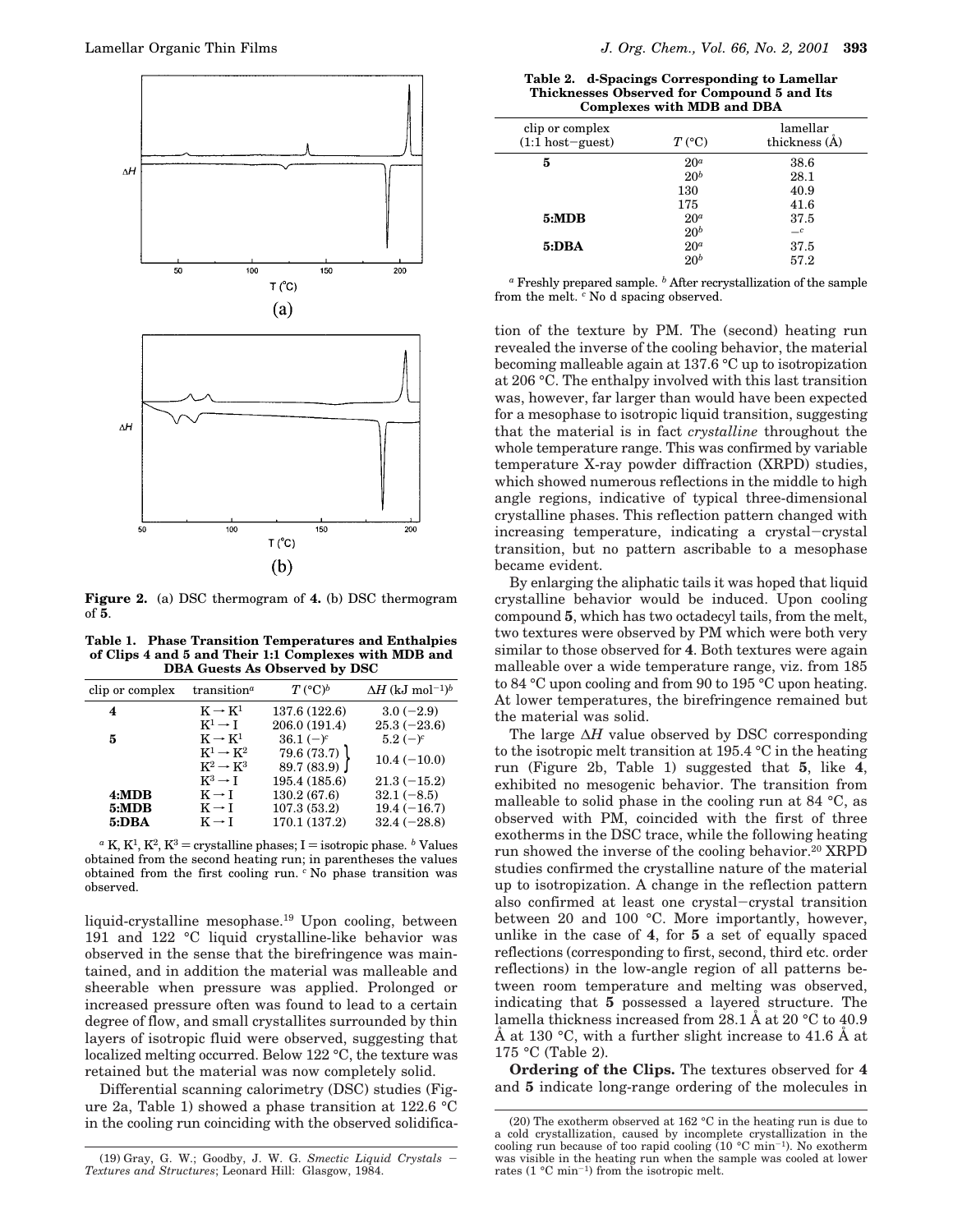

 $(a)$ 





 $(d)$ 

**Figure 3.** Ordering of clips in the X-ray structure of **2**. (a) Front and side view of the molecular structure of **2**. (b) Front and side-view of a dimer of **2**. (c) Front view of an array of dimers of **2**. (d) Top view of two arrays of dimers of **2**.

the solid state. To the best of our knowledge, the polychromatic texture cannot be assigned to a known structure; the spherulites, however, are indicative of a lamellar organization.<sup>21</sup> The more commonly observed platelet structures are highly characteristic of a smectic organization in the thin films, and the observation of relatively large domains indicates long-range ordering (approaching several millimeters).

A model for the organization of the clips within the layers can be derived on the basis of the structure of the methyl ester compound **2**, which was solved by X-ray analysis (Figure 3a). In the crystalline state, clip **2** exists as discrete, slightly offset dimers, in which the cavity of one clip is filled by the side-wall of a partner (Figure 3b).

This is in contrast to the crystal structure of  $1,22$  in which the molecules are not arranged in discrete dimers, but in sheets of clips giving an interwoven network (Figure 4) which is stabilized by  $\pi-\pi$  stacking interactions between the clip layers. In the case of **2**,  $\pi-\pi$ interactions between the aromatic rings of the side-walls in adjacent dimers give rise to chains of clips which further self-assemble to yield sheetlike structures (Figure 3c,d). It is relatively easy to envisage how the extension of the ester methyl group to an octadecyl chain would give rise to a bilayer of clip molecules, surrounded by aliphatic tails. This bilayer model is depicted in Figure 5 and is supported by the XRPD measurements on compound **5**. The lamellar thickness of 28.1 Å at 20 °C can be explained by the presence of dimers which are tilted at an angle of at least 40° and have fully interdigitated alkyl chains.<sup>23</sup> The increase in layer spacing to 40.9 (130 °C) and 41.6 Å (175 °C) at higher temperatures is in good agreement with the length of a tilted bilayer of dimers of **5** with almost no alkyl chain interdigitation.

To obtain more information about the precise mode of self-assembly of **5** in the solid state, cross polarization magic angle spinning (CPMAS) <sup>13</sup>C spectra of this

<sup>(21)</sup> Billmeyer, F. W., Jr. *Textbook of Polymer Science*; John Wiley and Sons: New York, 1984.

<sup>(22)</sup> Sijbesma, R. P.; Kentgens, A. P. M.; Lutz, E. T. G.; van der Maas, J. H.; Nolte, R. J. M. *J. Am. Chem. Soc.* **1993**, *115*, 8999.

<sup>(23)</sup> A similar tilting of the dimers is observed in the crystal structure of **2** (see Figure 3c).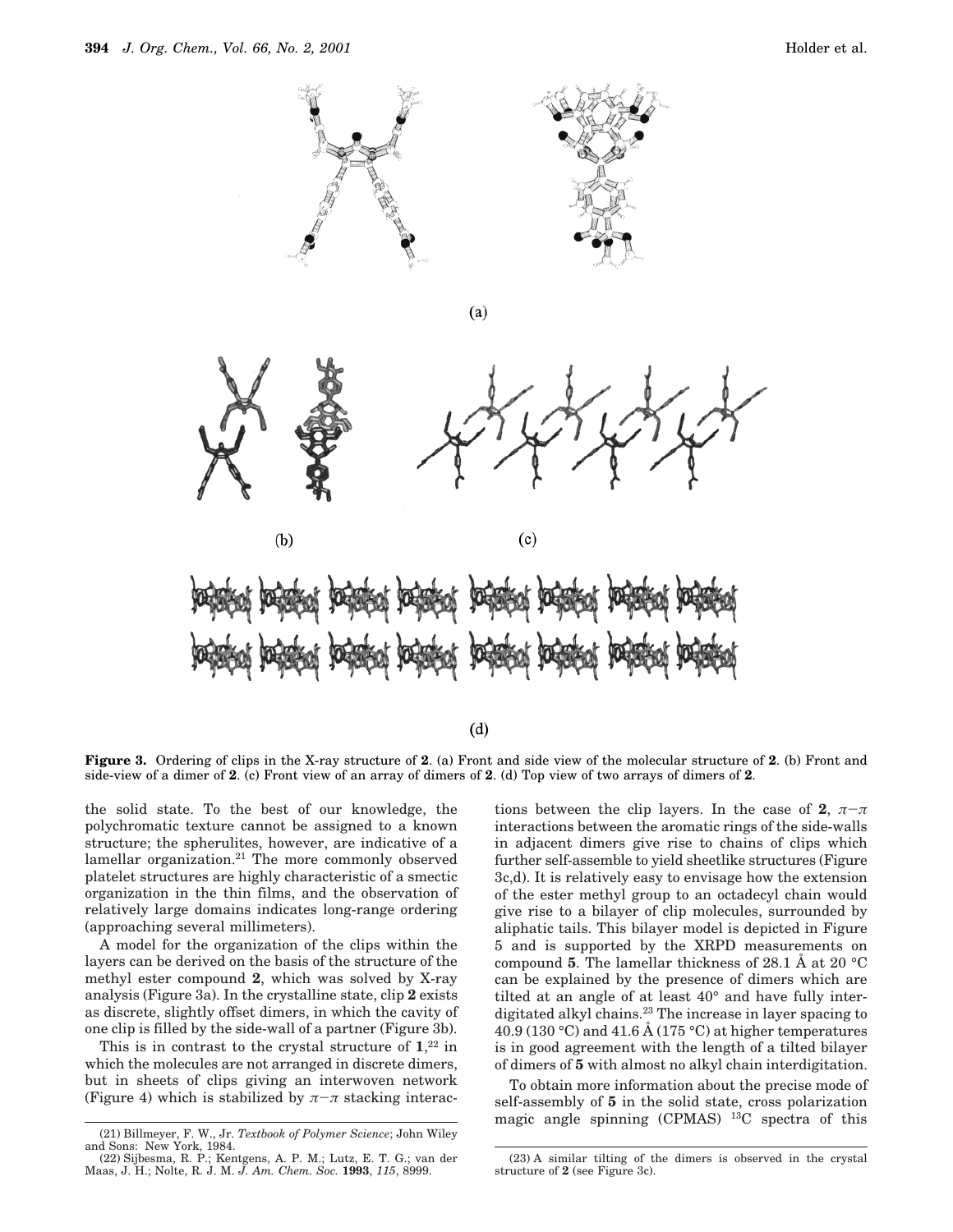

**Figure 4.** Ordering of clips in the X-ray structure of **1**. (a) Side-view of two dimers of **1**. (b) Top view of the interwoven network formed by **1**.



**Figure 5.** Bilayerlike ordering of the molecules of **5** at room temperature and in the malleable lamellar phase at 175 °C.

compound were recorded at 20 °C and at 150 °C (Figure 6). All carbon resonances of **5** in these spectra could be assigned using the corresponding <sup>13</sup>C and DEPT-135 solution spectra. The carbon nuclei expected to show the greatest difference in their magnetic environment, depending on the mode of dimerization, are the side-wall carbon atoms *e* and the methoxy carbon atoms *c*. Four signals for *e* and four signals for *c* can be expected if **5** exists in discrete, slightly offset dimers, as is the case in the solid-state structure of **2** (Figure 3). At 150 °C, this seems to be the case. At room temperature, however, for both *e* and *c* fewer signals are observed, indicating a higher degree of symmetry. At this temperature, the clips apparently do not exist as discrete dimers, but appear to have a more overlapping dimeric structure as observed in the crystal structure of clip **1** (Figure 4). The resulting interwoven structure then may account for the typically nonmalleable crystalline behavior at low temperatures, whereas the formation of discrete dimers at higher

temperatures would contribute to the induction of malleability. A further contribution to this malleability could be a decreased interdigitation of the alkyl tails at higher temperatures, as was suggested by the XRPD results. A downfield shift of the carbon nuclei at the termini of the aliphatic chains  $(a-b)$  upon going from 20 to 150 °C, indicating a deshielding of these atoms, is in agreement with this assumption. Furthermore, the decrease in the  $CH<sub>2</sub>$  main chain peak width at 150 °C is indicative of a higher degree of conformational mobility of the hydrocarbon tails.

The lamellar nature of **5** explains the malleability of the material at high temperatures as observed by PM. We attribute this behavior to the three above-mentioned factors (Figure 7): (i) above the crystal-crystal transition at 90 °C the fully interdigitated octadecyl tails become separated resulting in an increased lamella spacing; (ii) above this transition the octadecyl tails obtain an increased mobility, and (iii) the clip headgroups rearrange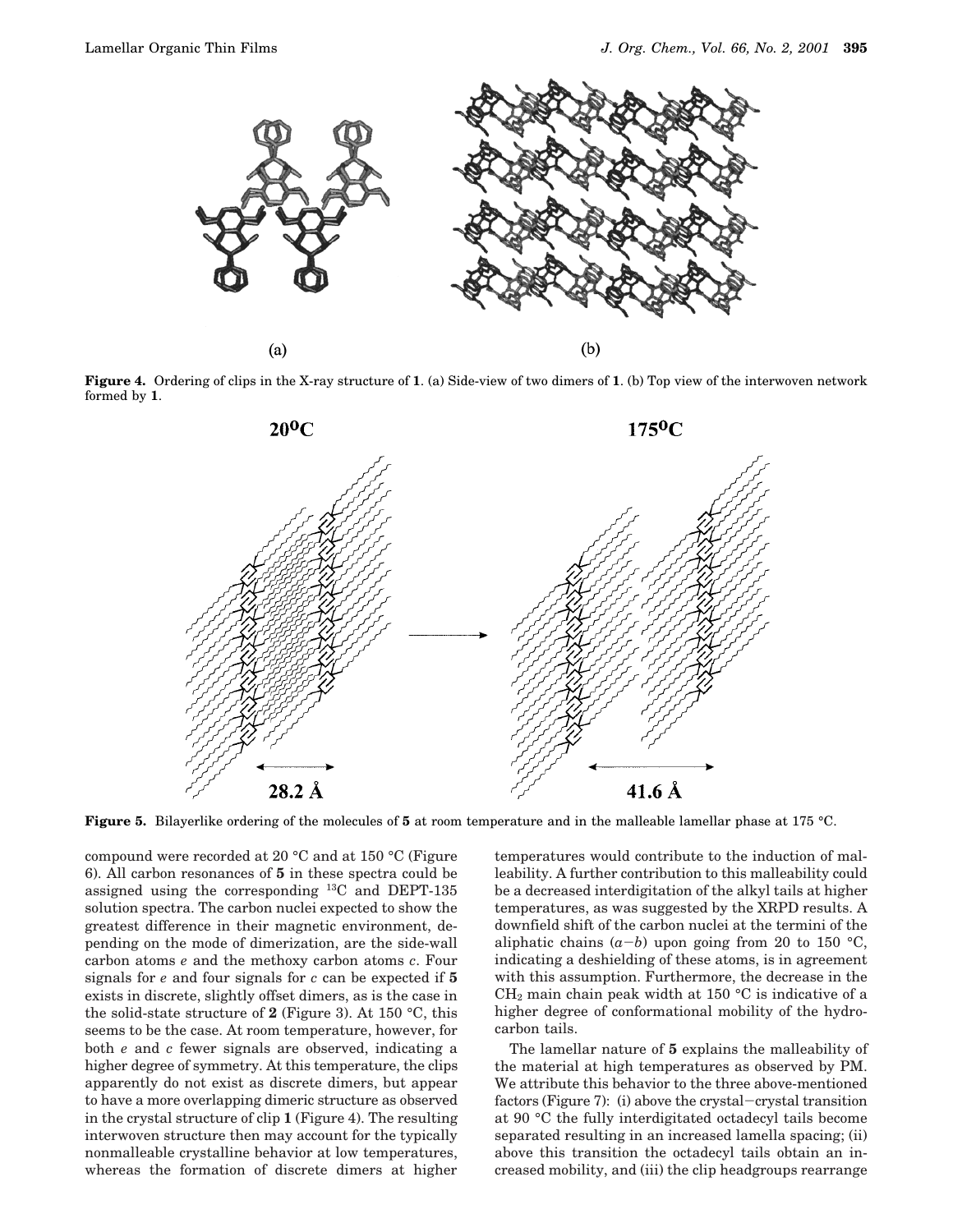

**Figure 6.** <sup>13</sup>C CPMAS spectra of compound **5** at 150 and 20 °C.

from an interwoven structure to a structure with discrete dimers. All factors are expected to contribute to a weakening of the internal cohesion of the bilayers and as a result lead to an increased malleability of the material.<sup>24</sup> The partially separated layers can more readily slide over one another in a manner analogous to other layered materials, such as graphite and talcum powder.

**Host**-**Guest Complexes.** Since the above-mentioned bilayerlike ordering of clips **4** and **5** may be responsible for the lamellar nature of the material, it was of interest to investigate the consequences of disrupting the dimeric structure of the clips by adding dihydroxybenzene guest molecules. An equimolar mixture of **4** and methyl 3,5 dihydroxybenzoate (**MDB**, see Chart 1) was prepared by solvent evaporation of a solution of the two components in a chloroform-methanol mixture (4:1, v/v). It was expected that dimerization of the clips would now be prevented and that 1:1 host-guest complexes would be quantitatively formed.<sup>25</sup> The freshly prepared mixtures initially displayed phase separation by PM and DSC indicating that complex formation was incomplete. To encourage complete host-guest complexation, the mixture was first heated to isotropization and then slowly

<sup>(25)</sup> This assumption is based on the known fact that in chloroform solution host-guest complexation prevents dimerization of the clip molecules. The association constant of the **5**:**MDB** complex is much higher ( $K_a = 1 \times 10^4 \text{ M}^{-1}$ ) than the dimerization constant ( $K_{\text{dimer}} = 18 \text{ M}^{-1}$ ) of **5**.



**Figure 7.** Schematic overview of the most important processes that take place when compound **5** is heated from 20 °C to 150 °C. (a) Separation of the alkyl tails, resulting in an increase in the lamellar distance. (b) Reorganization of the clip headgroups from an overlapped polymeric into a discrete dimeric structure.

<sup>(24)</sup> Whereas a simple lamellar structure with weak interactions between clip bilayers explains the malleability of the material, it does not explain the appearance of an apparently isotropic fluid component which was observed upon the application of pressure. A possible explanation for this behavior could be that due to the applied pressure van der Waals attractions responsible for the bilayer cohesion are broken. Essentially without this self-assembly process, the monomers or dimers melt and form an isotropic liquid.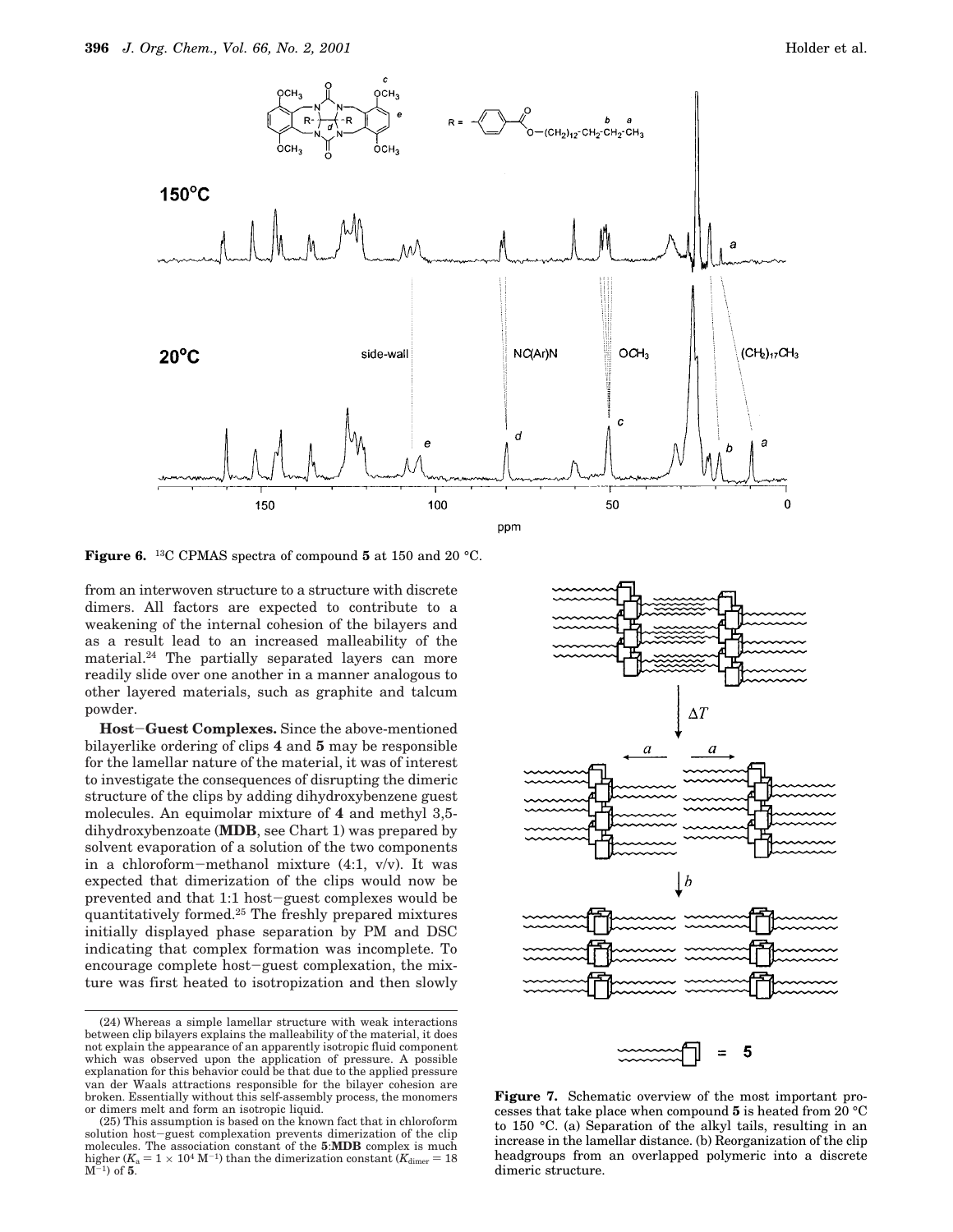

**Figure 8.** DSC traces of the heating runs of the complexes of **4** with various amounts of **MDB**.

cooled, whereupon at 68 °C a birefringent, nonmalleable microcrystalline texture began to appear typical of a crystalline organic material. Upon cooling, DSC analysis showed that a single exotherm at 67.6 °C was present, whereas an exotherm due to cold crystallization was visible in the consecutive heating run followed by a melting endotherm at 130 °C (top trace in Figure 8). The absence of phase separation in the mixture was concluded from both PM and DSC measurements, suggesting that a complete host-guest complex formation had taken place. This complexation should prevent dimerization of the clips and the formation of extended 2D sheets. As a result the energy required for melting is reduced leading to a dramatic reduction of the melting point, which was observed.

To confirm the formation of a 1:1 host-guest complex, varying ratios of **4** to **MDB** were prepared. The DSC traces of the second heating runs of these mixtures are shown in Figure 8. As is apparent, the incorporation of progressively lower quantities of **MDB** into the mixtures results in a gradual diminution of the melting endotherm of the 1:1 complex at 130 °C. Simultaneously, the appearance of a second endotherm at progressively higher temperatures displaying increasing enthalpies, attributable to uncomplexed **4**, becomes apparent. At a molar ratio of  $4:MDB = 1:0.5$ , stable crystals in an isotropic fluid became visible at 150 °C, indicative of a high degree of phase separation between uncomplexed **4** and the host-guest complex. The endotherms below 100 °C in Figure 8 are presumed to be crystal-crystal transitions unconnected with the phase separation between the host-guest complex and the free clip.

The thermal behavior of complexes of **5** and **MDB** was very similar to that of the complexes of **4** and **MDB**. Cooling of the 1:1 complex of **5** and **MDB** from the isotropic melt gave a nonmalleable birefringent microcrystalline texture at 53 °C, while the material melted at 107.3 °C in the following heating run. Whereas the FTIR spectrum of uncomplexed **5** displayed a vibration of the carbonyl group of the glycoluril core at 1722 cm-<sup>1</sup> , that of the complex showed a shift of this stretching vibration to  $1718 \text{ cm}^{-1}$ , indicative of a hydrogen bonding interaction between **5** and the **MDB** guest. More importantly, the absorption due to the OH stretching vibration of the **MDB** guest narrowed considerably upon complexation and shifted from  $3387$  to  $3337$  cm<sup>-1</sup>, again indicating

hydrogen bonding. The nature of this 1:1 complex was further investigated with XRPD (Table 2). The diffractogram at 20 °C obtained for the mixture directly after solvent evaporation displayed numerous reflections many of which were similar in position to those observed for uncomplexed **5**. In addition, *d* spacings corresponding to a lamellar thickness of 37.5 Å were observed in the lowangle region. After recrystallization of the mixture from the melt, a unique diffraction pattern was observed which showed no peaks in the low-angle region anymore, indicating the disappearance of the lamellar structure of **5**.

If **MDB** prevents **4** and **5** to form dimers and adopt a lamellar organization, complexation of a guest which again allows dimerization of the resulting host-guest complex should in principle restore the lamellar behavior. To investigate this, the 1:1 complex of **5** and 3,5 dihydroxybenzoic acid (**DBA**, see Chart 1) was prepared. This guest can complex with its phenolic hydroxy groups to the carbonyl groups of **5**, and additionally form a dimer with another clip-bound **DBA** guest via its carboxylic acid group. Upon cooling from the melt, the complex of **5** and **DBA** displayed a clearly spherulitic birefringent texture at 137 °C. As for uncomplexed **5**, the film of the complex was malleable. This property disappeared below 100 °C when a typical crystalline solid behavior was observed. Unlike in the case of uncomplexed **5**, no clear transition from solid crystal to malleable crystal was visible by DSC which would correlate with the PM observations. XRPD measurements on the freshly prepared sample revealed many reflections which coincided with those observed for uncomplexed **5**. After recrystallization from the melt a unique pattern was observed, which showed reflections in the small angle region arising from first-, second-, and third-order reflections corresponding to a lamellar thickness of 57.2 Å. This value is in agreement with an "extended dimer" structure as depicted in Figure 9. Further evidence for this structure comes from the FTIR spectrum of the complex. As for the complex of **5** with **MDB**, the complex with **DBA** showed a single urea carbonyl stretching vibration at 1718 cm-<sup>1</sup> indicative of a hydrogen bonding interaction between the host and the guest. The absorption due to the OH stretching vibration of the hydroxyl groups of the **DBA** guest narrowed considerably upon complexation and shifted from 3327 to  $3302 \text{ cm}^{-1}$ , again indicating hydrogen bonding interactions with **5**. Most importantly, however, the carbonyl stretching vibration at  $1690 \text{ cm}^{-1}$  due to the dimeric benzoic acid structure was preserved in the crystalline complex.

#### **Conclusion**

The attachment of long alkyl tails to the convex side of molecular clips derived from glycoluril leads to interesting self-assembled architectures. The molecules adopt a bilayer structure through a mutual cavity filling process (dimerization) which in combination with intermolecular  $\pi-\pi$  stacking interactions generate malleable crystalline thin films. Between room temperature and melting to the isotropic liquid state the clip compounds undergo a number of crystal-crystal phase transitions. The last transition results in a lamellar crystalline phase which displays a malleable behavior.

Host-guest complexes of the clip molecules can be generated by melt-processing stoichiometric quantities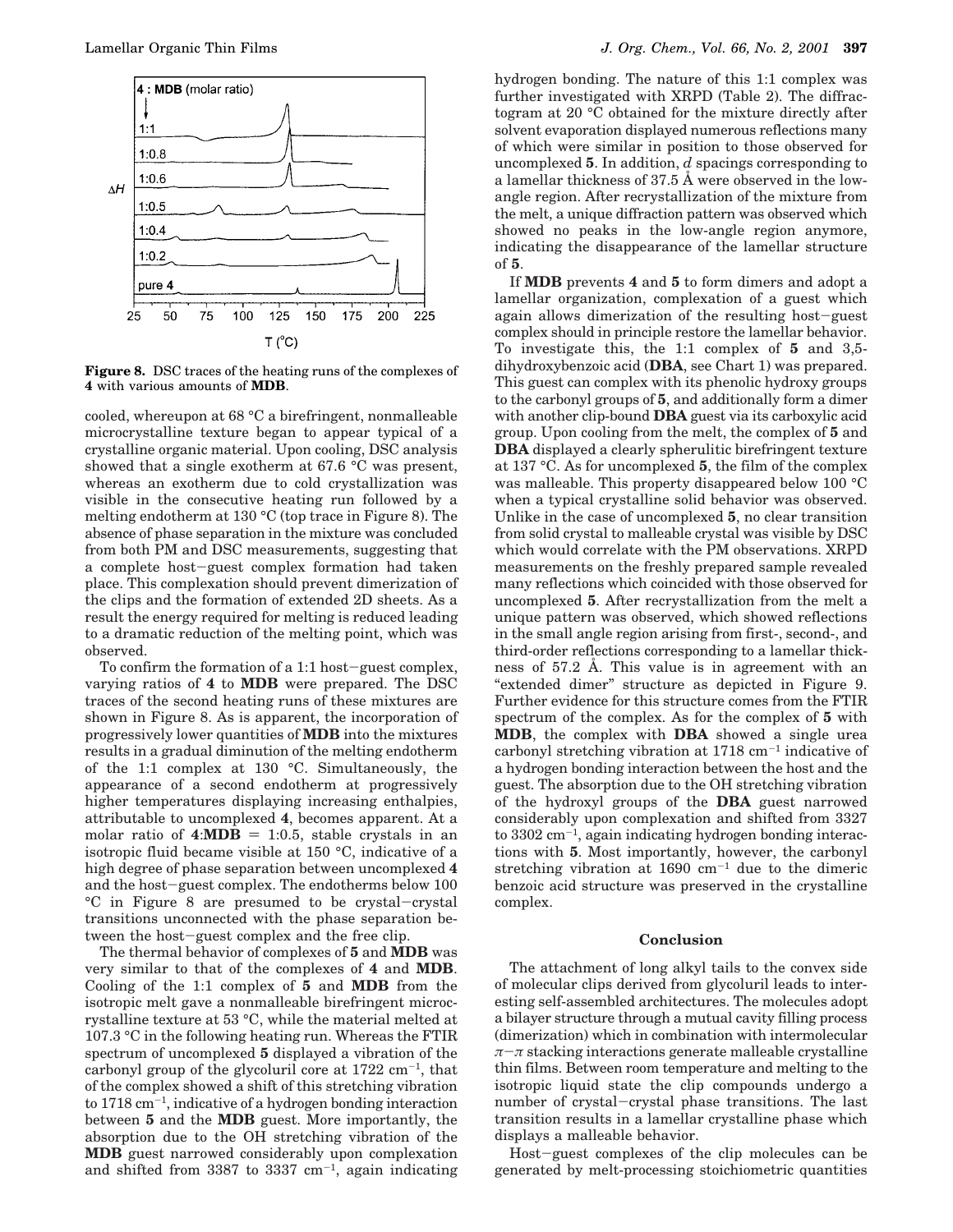

**Figure 9.** Computer-modeled pictures of the 1:1 host-guest complexes of **5** with **MDB** and **DBA**.

of the clip and hydroxy-substituted aromatic guest molecules, like **MDB** and **DBA**. Upon complexation, the former guest disrupts the self-assembly process of the clip molecules. As a result the bilayer structure is disrupted and a simple crystalline solid with no higher structural order is generated. When complexed with **DBA**, the clip molecules again can self-assemble, viz. through the formation of acid dimers. The consequence of this process is that the bilayer structure is restored and that the material becomes malleable again. Further research into the self-assembling properties of the molecular clips will focus upon the introduction of functional guests into the layered structures and the induction of real liquidcrystalline properties. The latter is hoped to be accomplished by increasing the volume of the aliphatic tails, resulting in a weakening of the interdimer interactions and thus a disruption of the 2D layers. Work along this line is in progress.

#### **Experimental Section**

**Materials and Methods.** DMF was dried over BaO for one week and then vacuum distilled.  $K_2CO_3$  was dried in an oven (150 °C). All other chemicals were commercial products and used as received. Molecular modeling calculations were performed on a Silicon Graphics Indigo II work station using the CHARMm force field.<sup>26</sup>

**Syntheses.** Compound **1** was synthesized as described in the literature.<sup>27</sup> The synthesis of compounds **2** and **3** will be described elsewhere.<sup>17</sup>

**5,7,12,13b,13c,14-Hexahydro-1,4,8,11-tetramethoxy-13b,- 13c-bis(4-dodecoxycarbonyl)phenyl)-6***H***,13***H***-5a,6a,12a,- 13a-tetraazabenz[5,6]azuleno[2,1,8-***ija***]benz[***f***]azulene-6,13-dione (4).** Compound **3** (200 mg, 0.283 mmol), 1-bromododecane (285 mg, 1.71 mmol),  $K_2CO_3$  (400 mg, 4.27 mmol), and KI (5 mg) were added to degassed DMF (10 mL) and stirred under nitrogen at 100 °C for 64 h. After cooling, the mixture was evaporated to dryness, and the residue was dissolved in  $CH_2Cl_2$  (100 mL). This solution was washed with aqueous 1 N HCl  $(2 \times 100 \text{ mL})$  and with water  $(200 \text{ mL})$  and evaporated to dryness. The residue was recrystallized from a mixture of  $CH_2Cl_2$  and ethanol (1:9, v/v) to yield 215 mg (73%) of **4** as a white powder.

Mp 206 °C; IR (KBr pellet)  $\nu = 2980-2840, 1722, 1576,$ 1559, 1540, 1486, 1459, 1438, 1425, 1307, 1264, 1218, 1108,  $1080 \text{ cm}^{-1}$ ; <sup>1</sup>H NMR (300.13 MHz, CDCl<sub>3</sub>)  $\delta = 7.77 \text{ (d, 4H, }^{3}$ *J*  $= 8.4$  Hz), 7.17 (d, 4H, <sup>3</sup> $J = 8.4$  Hz), 6.45 (s, 4H), 5.56 (d, 4H,  ${}^{2}J = 15.9$  Hz), 4.24 (t, 4H,  ${}^{3}J = 6.7$  Hz), 3.73 (d, 4H,  ${}^{2}J = 15.9$ 

**1993**, *112*, 643.

Hz), 3.71 (s, 12H), 1.79-1.67 (m, 4H), 1.44-1.17 (m, 36H), 0.88 (t, 6H,  ${}^{3}J = 6.4$  Hz) ppm; <sup>13</sup>C{<sup>1</sup>H} NMR (75.47 MHz, CDCl<sub>3</sub>)  $\delta$ ) 165.85, 157.56, 150.91, 139.09, 130.77, 129.81, 128.16, 126.91, 111.83, 84.90, 65.40, 56.64, 36.92, 31.89, 29.51, 29.32, 28.57, 25.95, 22.67, 14.10 ppm; ESI-MS *m*/*z* 1043.9 (M<sup>+</sup>), 1065.6 (M + Na<sup>+</sup>), 2109.4 (M + M + Na<sup>+</sup>). C<sub>62</sub>H<sub>82</sub>N<sub>4</sub>O<sub>10</sub>: calcd C, 71.37, H, 7.92, N, 5.37; found C, 71.34, H, 7.97, N, 5.35.

**5,7,12,13b,13c,14-Hexahydro-1,4,8,11-tetramethoxy-13b,- 13c-bis(4-octadecoxycarbonyl)phenyl)-6***H***,13***H***-5a,6a,12a,- 13a-tetraazabenz[5,6]azuleno[2,1,8-***ija***]benz[***f***]azulene-6,13-dione (5).** This compound was synthesized as described for **4** starting from **3** (300 mg, 0.425 mmol), 1-bromooctadecane  $(566 \text{ mg}, 1.70 \text{ mmol})$ ,  $K_2CO_3$  (590 mg, 4.27 mmol), and KI (5 mg) dissolved in DMF (15 mL). Yield 420 mg (82%) of **5** as a white powder.

Mp 195 °C; IR (KBr pellet)  $\nu = 2960 - 2840$ , 1720, 1611, 1597, 1577, 1487, 1468, 1438, 1425, 1407, 1305, 1275, 1266, 1120, 1106, 1077 cm<sup>-1</sup>; <sup>1</sup>H NMR (300.13 MHz, CDCl<sub>3</sub>)  $\delta$  = 7.76 (d, 4H,  ${}^{3}J = 8.5$  Hz), 7.17 (d, 4H,  ${}^{3}J = 8.5$  Hz), 6.54 (s, 4H), 5.55 (d, 4H,  ${}^{2}J = 15.9$  Hz), 4.23 (t, 4H,  ${}^{3}J = 6.7$  Hz), 3.76 (d,  $4H^2J = 15.9$  Hz), 3.74 (s, 12H), 1.70 (m, 4H), 1.45-1.19 (m, 60H), 0.88 (t, 6H,  ${}^{3}J = 6.4$  Hz) ppm;  ${}^{13}C{}^{1}H$ } NMR (75.47 MHz, CDCl<sub>3</sub>)  $\delta = 165.83, 157.55, 151.09, 139.18, 130.61, 129.76,$ 128.16, 127.14, 111.95, 84.83, 65.38, 56.84, 36.97, 31.91, 29.69, 29.34, 28.58, 25.97, 22.68, 14.11 ppm; ESI-MS *m*/*z* 1211.9 (M<sup>+</sup>), 1234.1 (M + Na<sup>+</sup>), 2445.4 (M +  $\overline{M}$  + Na<sup>+</sup>); C<sub>74</sub>H<sub>106</sub>N<sub>4</sub>O<sub>10</sub>: calcd C, 73.48, H, 8.67, N, 4.63; found: C, 73.35, H, 8.82, N, 4.62.

**Sample Preparation for the DSC, PM, and XRPD Experiments.** Approximately  $5-10$  mg of a clip or host-guest complex was used in the DSC experiments. In the case of host-guest complexes, an amount of  $5-10$  mg of clip and an equimolar quantity of guest were dissolved in a mixture of  $CHCl<sub>3</sub>$  and MeOH (4:1, v/v). The solvent was evaporated overnight under a stream of nitrogen while heating the mixture on a water bath at 40 °C. Samples were prepared in stainless steel large volume pans (75  $\mu$ L). All transition temperatures and enthalpies were determined from the first cooling and second heating scans. Polarizing microscopy was carried out under crossed polarizers on a Jeneval polarizing optical microscope connected to a Linkam THMS hot stage. Differential scanning calorimetry thermograms were recorded on a Perkin-Elmer DSC 7 instrument. X-ray powder diffraction experiments were carried out on powdered samples in a pinhole camera (Anton-Paar) operating with a Ni-filtered  $Cu<sub>K</sub>$ beam. The samples were held in Lindemann glass capillaries (1 mm diameter), and the X-ray patterns were collected on a flat photograpic film.

**Sample Preparation for the FTIR Experiments.** Stoichiometric quantities of the clip and the relevant guest were thoroughly mixed and then ground together with KBr before being pressed as disks. Spectra of the clip and the complexes were recorded before and after heating the pressed disks above the isotropisation temperatures and subsequent cooling. Alternatively, the clip and complexes were melted and cooled on a gold covered microscope slide, and spectra were recorded

<sup>(26)</sup> CHARMm version 22.0, Revision 92.0911, Resident and Fellows of Harvard College, 1984, 1992, with the use of template charges. (27) Sijbesma, R. P.; Nolte, R. J. M*. Recl. Trav. Chim. Pays-Bas*